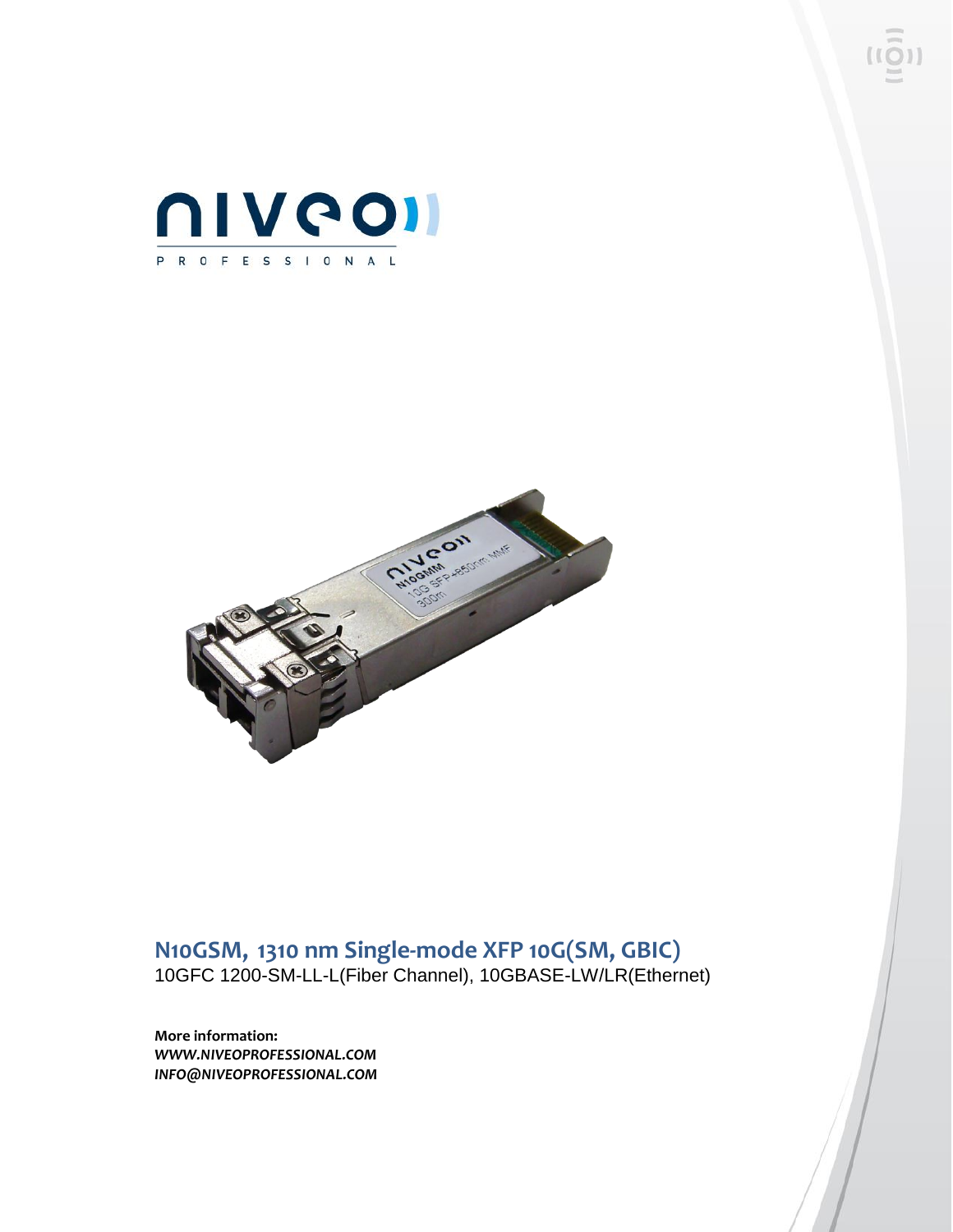# **Product Specification**

#### **Features**

- $\mathbf{I}$ Single Mode 10G Fiber Module
- **I** 16dB power budget
- $\blacksquare$ Compliant with 10GFC-1200-SM-LL-L Fiber Channel Standard
- $\blacksquare$ Compliant with IEEE802.3ae 10GBASE LW/LR Ethernet Standard
- $\mathbf{u}$ Complaient with XFP MSA INF-8077i
- **II** Differential LVPECL inputs and CML outputs
- $\blacksquare$ Single Power supply 3.3V
- **II** TTL signal detect indicator
- **II** Hot Pluggable
- $\mathbf{I}$ Class 1 laser product complies with EN 60825-1

### **Absolute Maximum Ratings**

| <b>PARAMETER</b>      | <b>SYMBOL</b> | <b>MIN</b> | <b>MAX</b> | <b>UNITS</b> | <b>NOTE</b> |
|-----------------------|---------------|------------|------------|--------------|-------------|
| Storage Temperature   | $T_{S}$       | $-40$      | 85         | $^{\circ}C$  |             |
| <b>Supply Voltage</b> | Vcc3          | $-0.5$     | 4.0        |              |             |
| <b>Input Voltage</b>  | $V_{lN}$      | $-0.5$     | Vcc        |              |             |

### **Recommended Operating Conditions**

|                            | <b>PARAMETER</b> | <b>SYMBOL</b> | <b>MIN</b> | <b>MAX</b> | <b>UNITS</b> | <b>NOTE</b> |
|----------------------------|------------------|---------------|------------|------------|--------------|-------------|
| Case operating Temperature |                  | $T_C$         | $\theta$   | 70         | °C           |             |
| <b>Supply Voltage</b>      |                  | Vcc3          | 3.1        | 3.5        |              |             |
| <b>Supply Current</b>      |                  | Icc3          | $---$      | 600        | mA           |             |

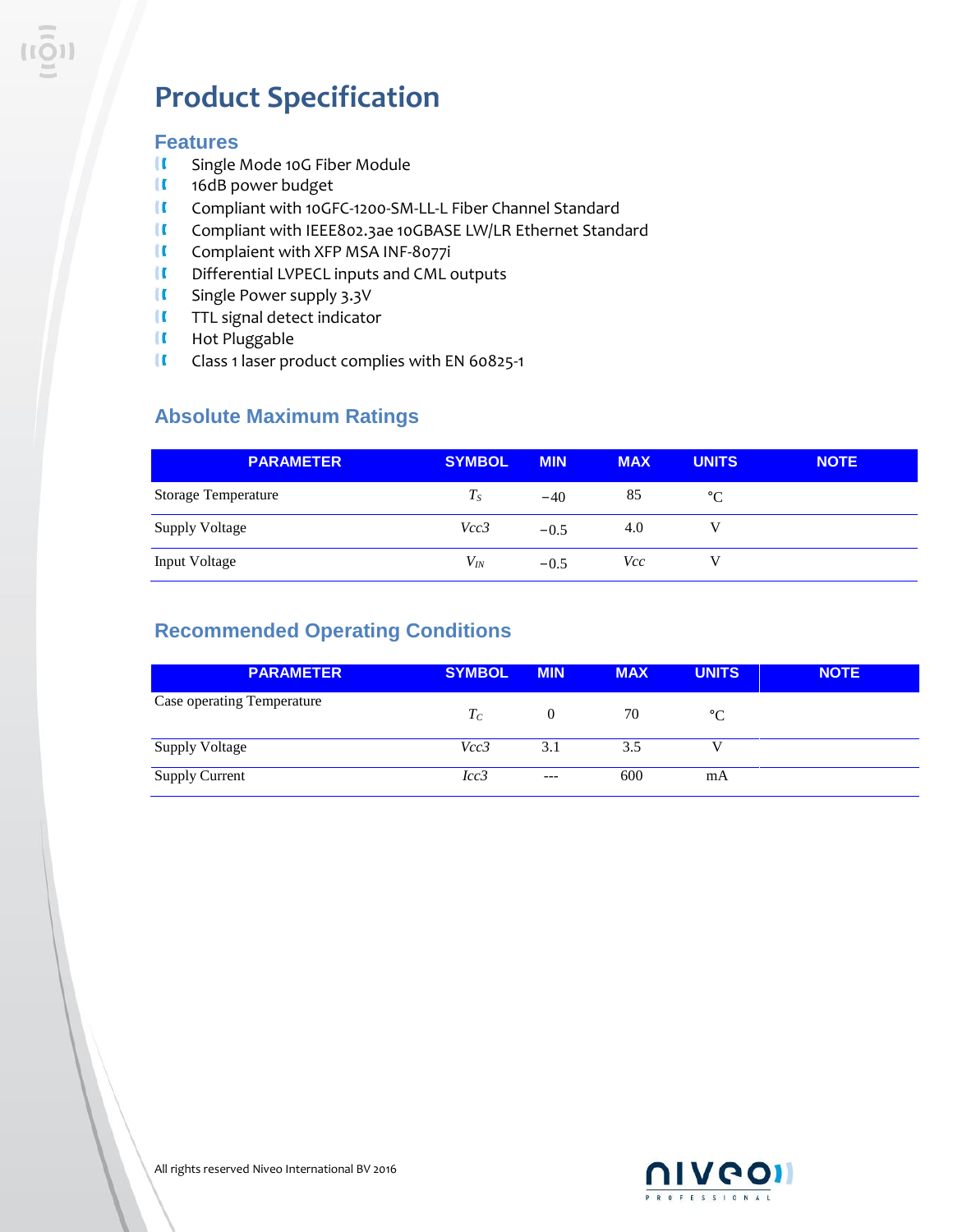### **Transmitter Electro-optical Characteristics**

| <b>PARAMETER</b>                 | <b>SYMBOL</b>         | <b>MIN</b>                 | TYP.         | <b>MAX</b>     | <b>UNITS</b>            | <b>NOTE</b> |  |
|----------------------------------|-----------------------|----------------------------|--------------|----------------|-------------------------|-------------|--|
| <b>Operating Data Rate</b>       |                       | 9.95                       |              | 11.3           | Gbps                    |             |  |
| Input Reference Clock Rate       |                       |                            | Not required |                |                         |             |  |
| Output power                     | POUT                  | $+1$                       |              | $+5$           | dBm                     |             |  |
| <b>Extinction Ratio</b>          | ${\it ER}$            | 3.5                        |              |                | $\mathrm{dB}$           |             |  |
| Center Wavelength                | $\lambda_C$           | 1290                       |              | 1330           | nm                      |             |  |
| Sidemode Supression ratio        | $SSR_{min}$           | 30                         |              |                |                         | dB          |  |
| Relative Intensity Noise         | RIN                   | ---                        | $---$        | $-128$         | dB/Hz                   |             |  |
| Output Eye                       |                       | Compliant with IEEE802.3ae |              |                |                         |             |  |
| Differential Input Voltage       | <b>VDIFF</b>          | 0.25                       | $---$        | 1.0            | V                       |             |  |
| <b>Transmit Fault Output-Low</b> | TX_FAULTL             | 0.0                        | $---$        | 0.5            | $\mathbf{V}$            |             |  |
| Transmit Fault Output-High       | TX_FAULT <sub>H</sub> | 2.4                        | $---$        | $V_{CC}$       | $\overline{\mathsf{V}}$ |             |  |
| TX_DISABLE Assert Time           | $t\_off$              | ---                        | ---          | 10             | $\mu s$                 |             |  |
| TX_DISABLE Negate Time           | $t$ on                | ---                        | ---          | $\overline{2}$ | ms                      |             |  |
| Time to initialize               | $t$ _init             | ---                        | $---$        | 300            | ms                      |             |  |
| nterrupt assert delay            | nterrupt_on           | ---                        | ---          | 200            | ms                      |             |  |
| nterrupt negate delay            | nterrupt_off          |                            |              | 500            | $\mu$ s                 |             |  |

### *Vcc* = 3.1 V to 3.5 V,  $T_c = 0$  °C to 70 °C